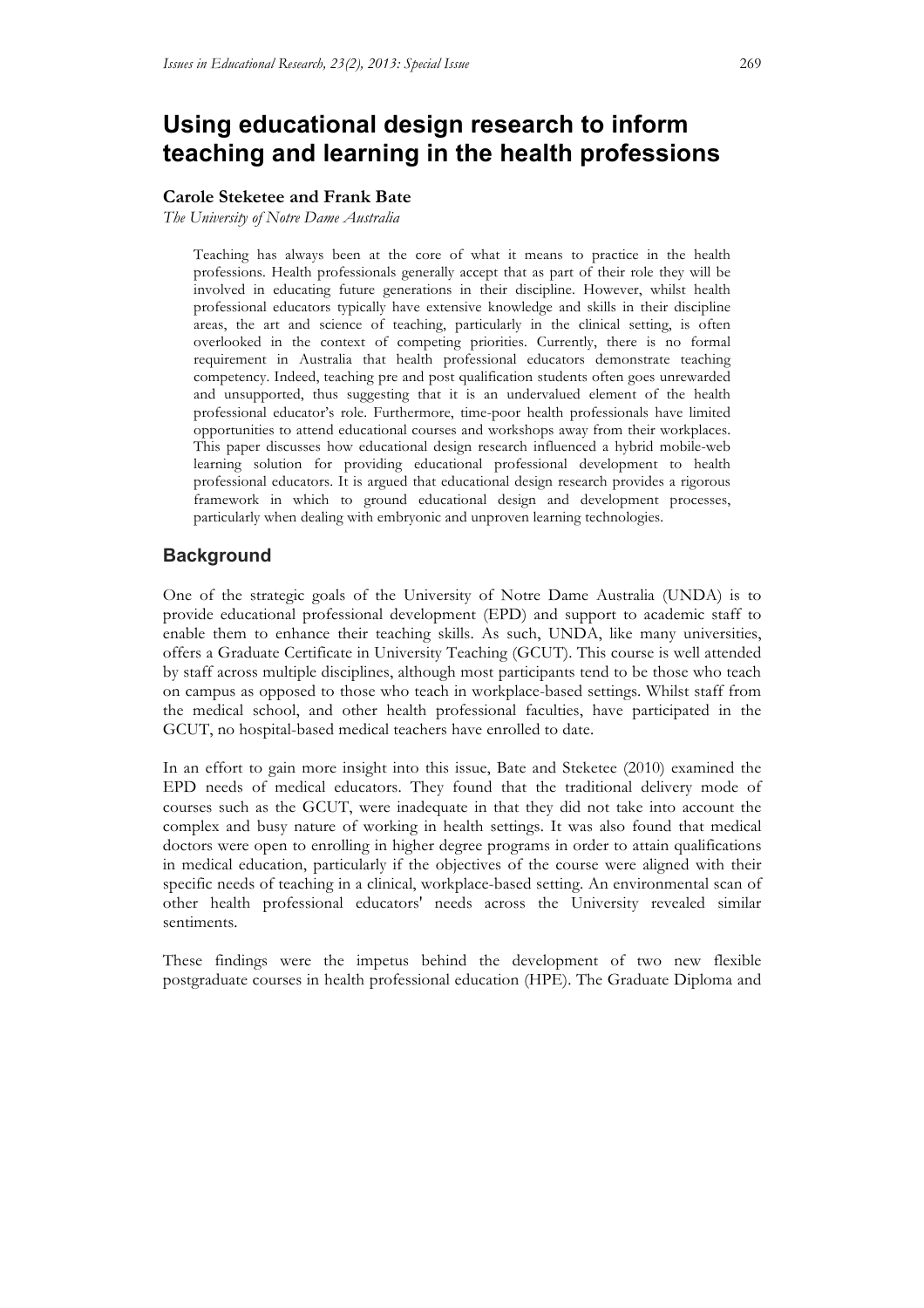Masters of HPE, which together comprise six units plus a dissertation, were conceived to build upon the generic educational objectives of the GCUT and to focus educational theory more specifically on the needs of teaching and learning in health contexts. However, the course developers recognised that, while providing flexible access might encourage a greater up-take of the courses, flexible access in itself would not ensure a rich, relevant and meaningful learning experience for participants. The courses would need to be designed to accommodate the multifarious disciplines that comprise the health professions such that all participants could apply concepts to their varied educational needs. This was crucial if EPD was to be embraced and valued as integral to being a health professional educator. Additionally, the course developers wanted to take full advantage of new learning technologies as a means of augmenting flexible access to the courses and providing a richer flexible learning experience.

Educational design research offered a promising framework by which to address the complexity of this problem in a systematic and rigorous way. This exploratory methodology acknowledges that when employing technological solutions to teaching and learning problems, the technology can become the primary focus, often to the detriment of the quality of the teaching and learning outcome. Instead, educational design research proposes that the focus must be on the meaningful impact any solution might have on the quality of the teaching and learning outcome (Reeves, McKenney & Herrington, 2011). While new learning technologies would play an important role in providing flexible EPD to health professional educators, these technologies were seen as being more than just a vehicle through which participants could access quality learning experiences. Just what 'quality learning experiences' entailed, however, was initially unclear. Educational design research provided a means through which design, research and practice could evolve concurrently (Wang & Hannafin, 2005) without losing sight of the overall goal of providing practical and constructive EPD to health professional educators.

# **Educational design research**

Educational design research, also known as 'design-based research' (Reeves et al, 2011) is grounded in the belief that useful educational research cannot be disconnected from the challenges and complexities of everyday practice. It must emanate from and "speak directly to problems of practice" (National Research Council, cited in The Design-Based Research Collective, 2003, p.5) if it is to generate useful, useable knowledge and to make any valuable impact on educational outcomes. Contextual influences inform research and therefore cannot be separated from it. This means that for research such as this that aims to 'test' designs, it must do so in context.

Often, instructional design processes and research are two separate activities. Research can be conducted after instructional design processes are completed in order to test the design's effectiveness, rather than to confront issues of educational practice (Wang & Hannafin, 2005). This distinguishes educational design research from action research whereby an intervention is designed, implemented then tested. In educational design research, the design emerges through the research process. "In effect, design is embodied in research, and research is embodied in design" (Wang & Hannafin, 2005, p.13).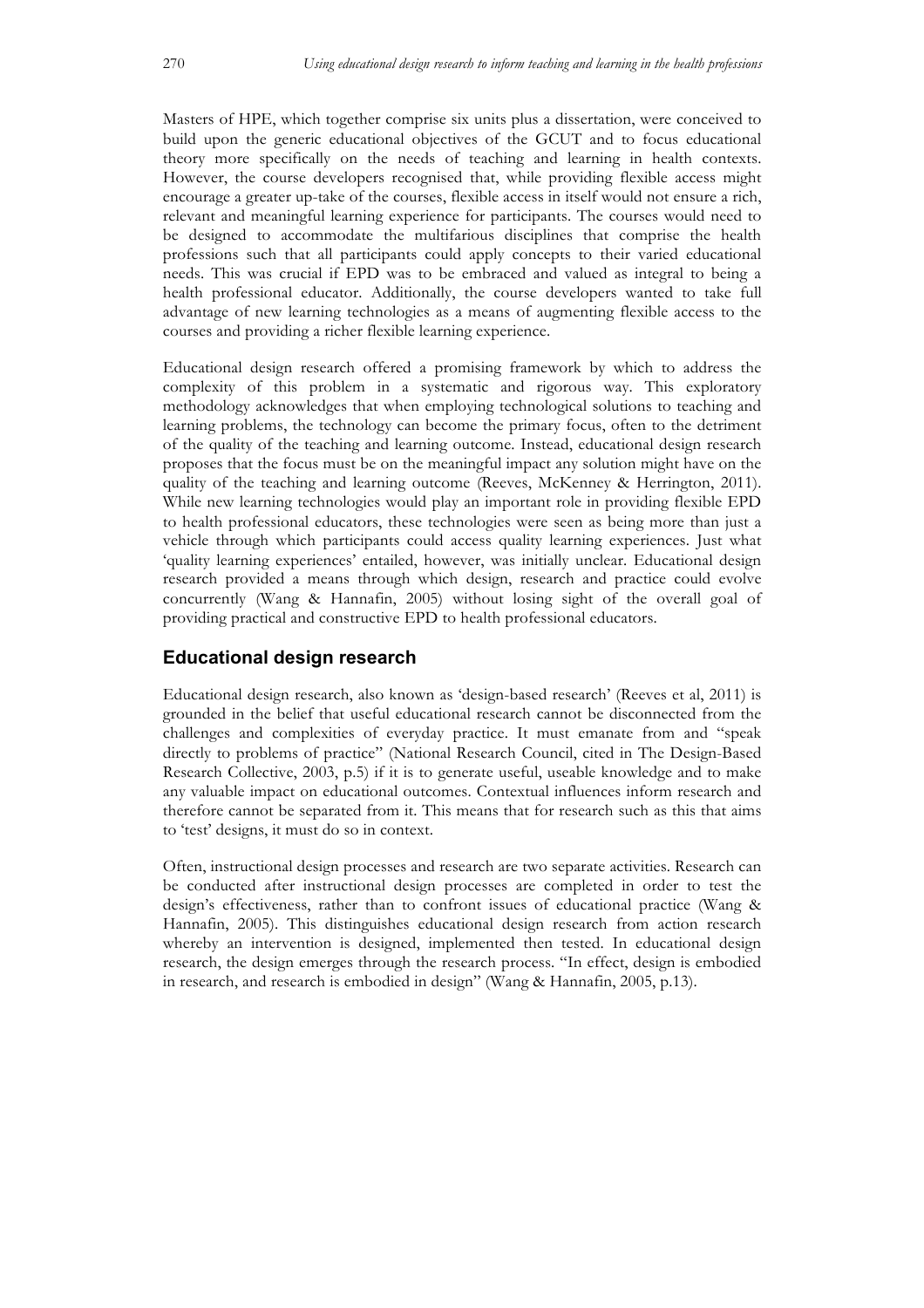In this regard an emphasis is placed on an iterative and cyclical process, whereby data emerging from each iteration not only serves to refine the design but also informs the principles upon which it is based. These emergent design principles can subsequently "guide similar research and development endeavours" (Amiel & Reeves, 2008, p.35). Similarly, Barab and Squire (2004, p. 2) note the advantages of educational design research as a tool to both guide and impact upon teaching and learning:

[Educational design] research is not so much *an* approach as it is a series of approaches, with the intent of producing new theories, artifacts, and practices that account for and potentially impact learning and teaching in naturalistic settings.

Reeves (2006) suggests four phases in the conduct of educational design research:

- 1. Analysis of practical problems.
- 2. Development of solutions informed by existing design principles and technological innovations.
- 3. Iterative cycles of testing and refinement.
- 4. Reflection to produce new design principles and enhance future implementation.

In an attempt to configure, understand and apply design principles that would engage health professional educators in EPD via flexible postgraduate courses, these four phases were used to guide the research in practice. The following sections describe these phases and the way in which they have facilitated the research to date.

## **Phase 1 – conceptualisation of the problem**

In educational design research, the thorough conceptualisation of the problem is fundamental to identifying a plausible solution and to the ultimate success of the overall project. Articulation of the problem creates a purpose for the research. The creation of potential solutions forms the focus of the entire study (Herrington, McKenney, Reeves & Oliver, 2007).

Conceptualising the problem was an important step in the current research. Whilst it was evident that the problem centred on an inability to engage health professional educators in EPD, it was not fully understood why this was the case, nor how it could be resolved effectively. This vacuum in understanding crystallised after a series of attempts of trialling different methods and models of EPD, all of which met with limited success. It also emerged as a result of research into the EPD needs of medical educators at UNDA (Bate & Steketee, 2010). Consultations with medical graduates and teaching staff in the medicine, nursing, physiotherapy and counselling faculties gave further insight, and were instrumental in recalibrating the issue of EPD as one that extended beyond just medical educators to other health professional educators. As potential future 'students' of the courses, conversations with these individuals provided the researchers with a better appreciation of the multiple educational contexts that comprise health professional education and that a design that proposed a 'one-size-fits-all' approach would not work.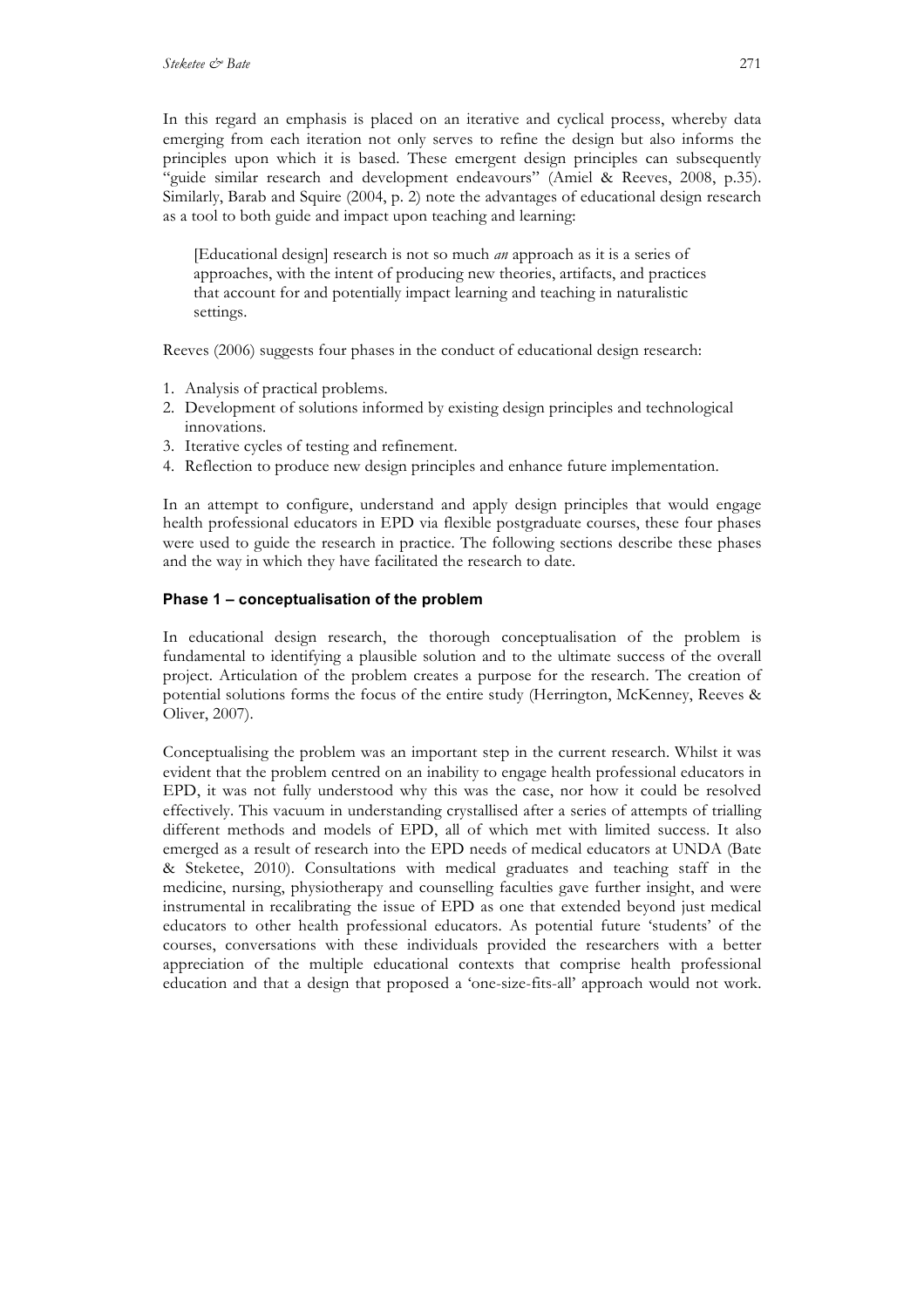Finally, an extensive literature review into the professional development of health professionals as educators gave clarity to the scope of the problem, as well as the challenges to be faced by the course developers in their attempts to address it.

As a result of this process, the following problem was posed:

Although health professionals have a professional duty to teach, very few are prepared for this aspect of their role. This is problematic given that from a very early point in their careers, they are required to train pre and / or post qualification health professional students. Many revert to how they were taught and adopt teaching strategies and styles that they experienced as trainees. Often, these methods are suboptimal and result in passive and sometimes stressful learning (MacDougall & Drummond, 2005). Despite this, health professional educators do not fully engage in EPD due to the fact that their complex and busy schedules leave little time for attendance at campus-based workshops and courses. Additionally, the generic educational focus of many of these courses does not appeal to the unique clinical workplace-based teaching challenges faced by health professional educators. Historically and culturally, the educational aspect of their roles is not highly valued.

Clarifying the problem gave the project overall focus and direction. It highlighted the problem as both a *flexible access* and *flexible learning* issue. Herrington et al (2007) suggest that many researchers begin by thinking of a solution – such as a technology-based intervention, an educational game, or a technology tool – before they consider the educational problem it could solve. In doing so, researchers run the risk of only partially addressing the problem or missing it altogether.

Distinguishing between flexible access and flexible learning was an important step in the evolution of the current research. Whilst flexible access posed the problem of making learning available to participants at a time and place which is convenient to them, the broader construct of flexible learning necessitates that students engage in a cognitively rich and authentic environment that lends itself to knowledge construction. This environment should be "fit for purpose" meaning that it is developed *for*, and *with*, its target audience.

Formulating the problem helped to shape the research questions that would guide the study:

## *Were the Graduate Diploma and Masters of HPE courses an effective means of providing EPD to health professional educators?*

- To what extent did the design of the courses address issues of flexibility in terms of access as well as meeting diverse learning needs?
- Were the activities relevant and reflective of contemporary challenges faced by health professional educators?
- Did the courses succeed in changing health professional educators' perceptions of EPD?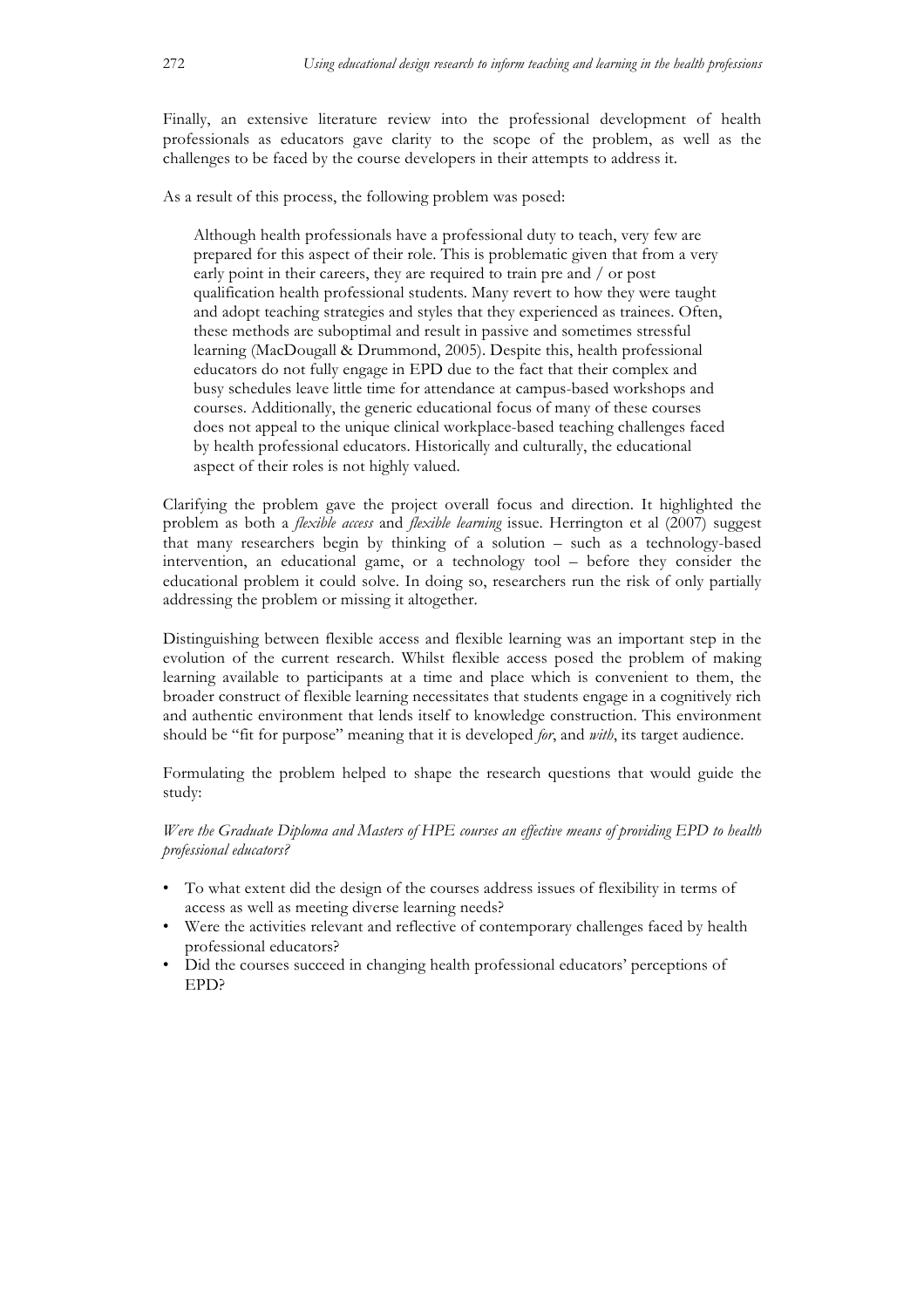- What aspects of the learning environment were most and least effective for the target audiences?
- What level of impact has the course design had for health professionals taking part?

#### **Phase 2 – development of the solution**

With a clear understanding of the nature and scope of the problem firmly at hand, the next phase of educational design research is the development of a feasible solution. This typically involves wide consultation of literature that will provide a theoretical platform upon which the problem can be better understood and that will inform a solution that is anchored in scholarly principles. The Design-Based Research Collective (2003, p. 6) wrote, "[Solutions] embody specific theoretical claims about teaching and learning, and reflect a commitment to understanding the relationships among theory, designed artifacts and practice".

The course developers therefore conceived the solution as entailing the development and delivery of flexible, authentic and credentialed postgraduate courses thereby encouraging health professional educators to not only engage in EPD, but come to value it as an integral aspect of their roles. Through a review of the literature on adult learning theory and design principles for flexible learning environments, it was apparent that for the courses to be authentic, they needed to embody certain features that would support the construction of meaningful learning outcomes. Knowles' (1990) principles of andragogy suggest that, as adults, the participants in these courses would be more inclined to engage in the content if activities were purposeful and relevant to their specific learning needs and contexts. They would be motivated to learn if they could link new and existing knowledge and experiences, and if activities were problem-centred rather than subject-centred. Additionally, their learning would be enriched if they had opportunities to collaborate with other participants in the course such that they could share perspectives and co-construct understandings.

Knowles' (1990) assumptions about how adults learn best are closely aligned with contemporary design principles of e-learning environments as proposed by Herrington (2006). She argues that to ensure e-learning courses result in meaningful learning, they should engage learners in complex, authentic activities that involve problem solving and reflection. These authentic activities essentially are the vehicle through which learners engage with content and attempt to make sense of it by relating it to their own contexts and learning needs. For health professionals, e-learning environments could act as a mirror to their own professional practices helping them to see their practices differently and/or with more clarity. Assessment should also be authentic and integrate seamlessly with learning activities. Importantly, learning should be scaffolded, primarily by a teacher but also via collaboration with the other students and learning resources.

These findings from the literature influenced the development of a set of nine design principles that would inform and drive the instructional design of the Graduate Diploma and Masters of HPE. These design principles required a range of technical and logistical solutions which are detailed in Table 1. In keeping with the tenets of educational design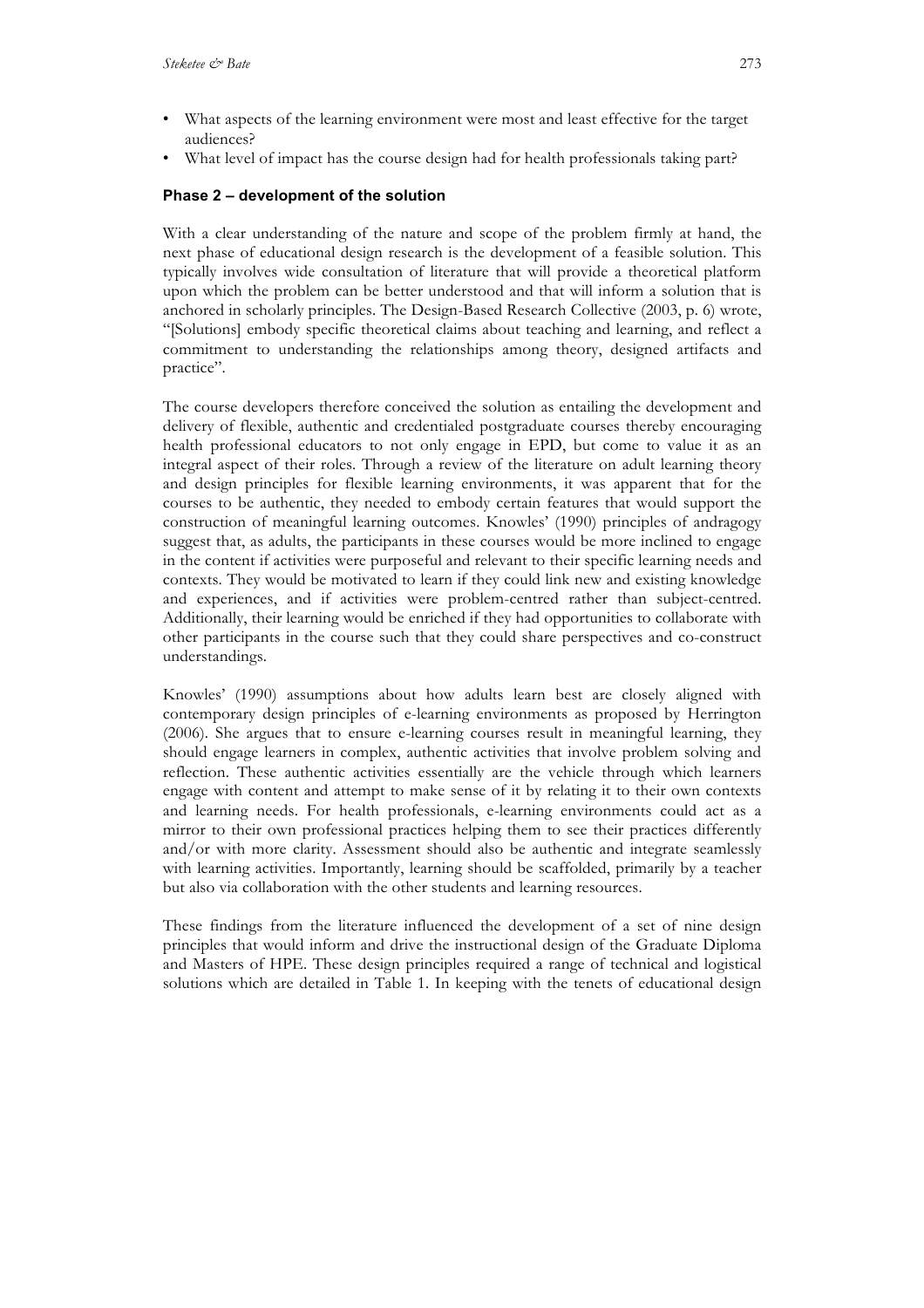research, it was acknowledged, however, that these nine principles could and should evolve over the period of the study.

| Design<br>principle | Description                                                                  | Proposed<br>technical/logistical<br>solution |
|---------------------|------------------------------------------------------------------------------|----------------------------------------------|
| Flexible            | Courses will be developed to enable participants to access                   | Activities provided                          |
| access              | activities anytime, anywhere.                                                | through web and mobile<br>interfaces.        |
| Flexible            | With the exception of the dissertation unit, all learning activities         | Activities to be discrete                    |
| design              | can be accessed at a module level. These modules can be                      | and modularised and                          |
|                     | consumed in any order, and participants may choose whether or                | available on mobile                          |
|                     | not to be assessed.                                                          | devices.                                     |
| Prior               | Participants are encouraged to share their prior knowledge with              | Blog and e-portfolio                         |
| knowledge           | their peers and/or the unit facilitator through the process of               | functions activated in the                   |
|                     | engaging with learning activities and contributing to the learning           | <b>UNDA</b> learning                         |
|                     | community. The application of existing knowledge and expertise               | management system                            |
|                     | to learning activities (e.g. by participants using artefacts such as         | (Blackboard).                                |
|                     | lesson plans, marking guides, etc.) is equally encouraged.                   |                                              |
| Authentic           | The central theme for each module is that learning will be                   | Where possible activities                    |
| activities          | contextualised and relevant to participants. Learning activities             | to be context-free. Where                    |
|                     | will have explicit meaning in at least one of the health                     | this is not possible,                        |
|                     | professions, but will have application to other health professions.          | activities to be developed                   |
|                     | Learning activities will mirror real world practices, problems and           | in such a way as to                          |
|                     | dilemmas in health professional education.                                   | optimise generalisability.                   |
| Commun-             | Participants will be encouraged to share their perspectives                  | Blog function activated in                   |
| ity                 | through a learning community They will also be encouraged to                 | Blackboard.                                  |
|                     | 'collaborate' such that participants come to view each other as              |                                              |
|                     | integral resources for pushing their thinking and learning to                |                                              |
|                     | higher levels. Where numbers permit, participants will be offered            |                                              |
|                     | opportunities to work on learning activities in small groups.                |                                              |
|                     | Facilitation Educational expertise will be provided at the unit level to     | Support provided via                         |
|                     | support, and provide feedback to participants as they work                   | email, telephone, social                     |
|                     | through activities that comprise each module. The unit facilitator           | networking tools and face                    |
|                     | will also be responsible for assessment.                                     | to face.                                     |
|                     | Scaffolding Participants will be provided with resources and tools that will | Electronic resources                         |
|                     | help them to complete designated tasks. Where possible, these                | provided through an                          |
|                     | will be functional resources and tools used in health professional           | online bibliographic                         |
|                     | education.                                                                   | management tool                              |
|                     |                                                                              | (RefWorsks).                                 |
|                     | Purposeful Assessments emanate from learning activities. Each assessment     | E-portfolio function                         |
|                     | assessment will be designed so that the product of the assessment will be of | activated in Blackboard.                     |
|                     | use to the participant in her/his teaching role.                             |                                              |
| Reflection          | Participants will be encouraged to consider what and how they                | E-portfolio function                         |
|                     | learnt and also share the products of their learning with others,            | activated in Blackboard.                     |
|                     | being open to feedback and opportunities to improve their                    |                                              |
|                     | practice.                                                                    |                                              |

Table 1: Design principles underpinning the Graduate Diploma and Masters of HPE, and proposed technical/logistical solutions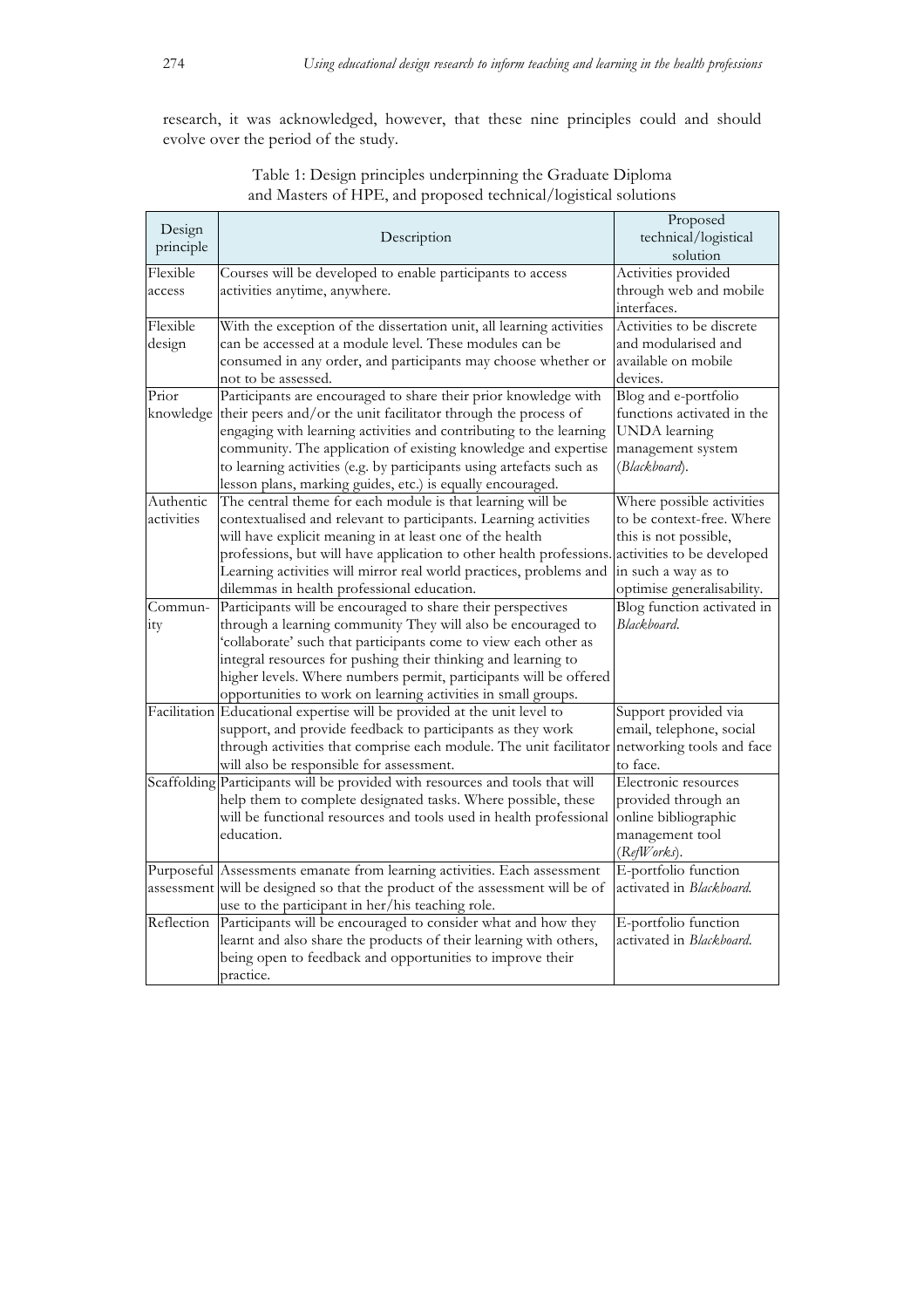As mentioned previously, it was acknowledged that building courses electronically for ubiquitous access would only partially address the requirement that they had to be flexible. Flexibility was needed also to address and cater for the context within which health professional educators find themselves. A hybrid mobile-web learning environment comprising three dimensions was conceived in response to this problem. Each of the three dimensions - mobile learning, web (through *RefWorks*) and a learning management system (*Blackboard*) - has a clearly defined function and purpose. The conceptual design is represented diagrammatically as Figure 1.



Figure 1: Conceptual design of the hybrid mobile-web learning environment

In a recent study of nursing students' use of mobile devices (Jamieson-Proctor, Albion, Redmond, Harris, Yuginovich, Maxwell, Fasso, Sander & Larkin, 2012), it was found that the lack of a defined role for the use of the device (in this case an *iPod Touch*) was a major impediment to the success of the initiative. For participants to gain optimum advantage from the technological affordances offered in the conceptual design of the hybrid mobileweb environment, each component needs to have an identified function and work seamlessly with other components. Each is an important cog in the overall educational design.

The rationale for using mobile learning technologies is integrally connected with the characteristics of the target audience for the Graduate Diploma and Masters of HPE. Many health professionals work across multiple sites and are familiar with using devices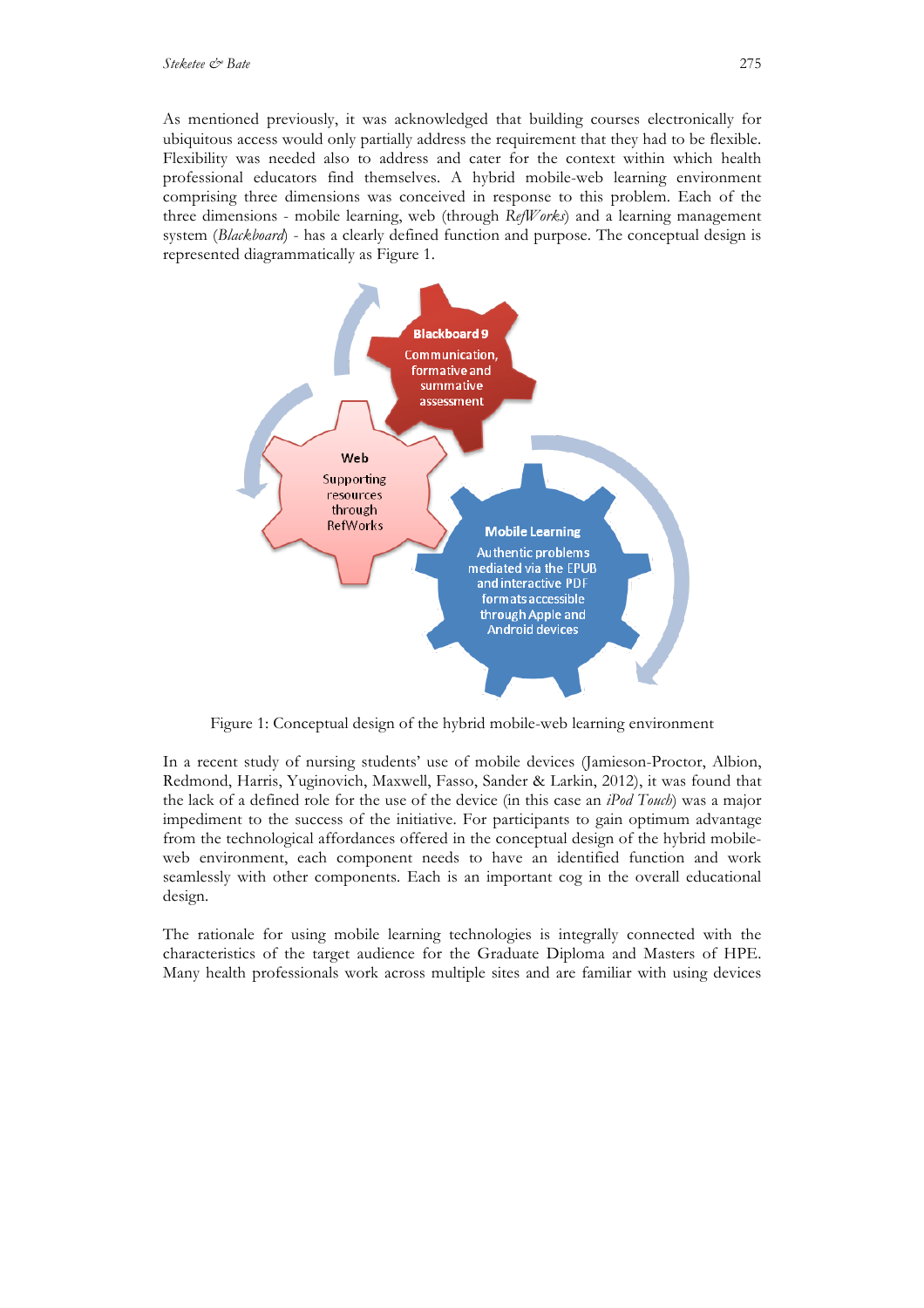such as tablet computers and smart phones. These devices help them to (a) be contactable and (b) access large amounts of complex information. Mobile devices also present significant opportunities to facilitate learning in a way which previously has not been possible (Jamieson-Proctor et al, 2012). The use of e-books as a mechanism to mediate learning tasks was seen an attractive option for a number of reasons. Firstly, the EPUB (electronic publication) version 3.0 standard supports media formats such as video, audio, interactive elements (e.g. instantaneous feedback) and avatars (IDPF, 2013). EPUBs can then be opened using an e-reader on Android and Apple devices thus providing access to a rich multimedia environment. Another advantage of developing for an e-reader is that design products (e.g. Apple's *i-Author*) do not require a high level of technical competence, alleviating the need for expensive development. Finally, EPUBs can also be read on nonmobile devices meaning that tasks can be mediated in a truly flexible way.

The affordances offered through the EPUB 3.0 format can help to consolidate prior knowledge, promote learning through engagement with avatars that are introduced in simulated learning environments, and help to guide research through links to web-based resources and templates. In summary, using the EPUB standard provided a studentcentred mobile learning environment that potentially could mediate *tasks* to busy health professionals in an authentic manner. Tasks are presented as guided research and are supported by web-based resources. An online bibliographic management tool, *RefWorks*, provided an interface for all supporting resources whether these are located in refereed journals, newspaper articles or *YouTube* video clips. This one point of reference provides a consistent interface for all guided research that is embedded in the mobile learning environment. It is acknowledged that mobile devices may have limitations for the creation and production of knowledge. Therefore, participants are invited to use tools of their choice before uploading the products of their work to their e-portfolio which is developed in *Blackboard*. This work is assessed formatively and summatively. Synchronous and asynchronous communication tools are also activated in *Blackboard* to provide facilitated support for course participants.

In summary, the proposed solution, therefore, was to develop two postgraduate courses in EPD for health professional educators. The design of these courses would be in keeping with contemporary theories of adult learning and influenced by principles of authentic elearning environments. These courses would maximise the potential afforded by mobile learning devices but also adapt to regular web-based applications. A hybrid mobile-web learning environment would essentially be the platform upon which participants would engage in flexible, authentic and credentialed professional development opportunities.

#### **Phase 3 – iterative cycles of testing and refinement**

The third phase of educational design research involves the implementation of the proposed solution. In order to gain an in-depth insight into the effectiveness of the solution, implementation is iterative and occurs over at least two cycles where data is gathered and evaluated. The researchers, in collaboration with the participants, learn whether the solution is effective in practice or if it needs to be improved in some way. In support of this approach to educational research, Reeves (1999, p. 18) wrote "... research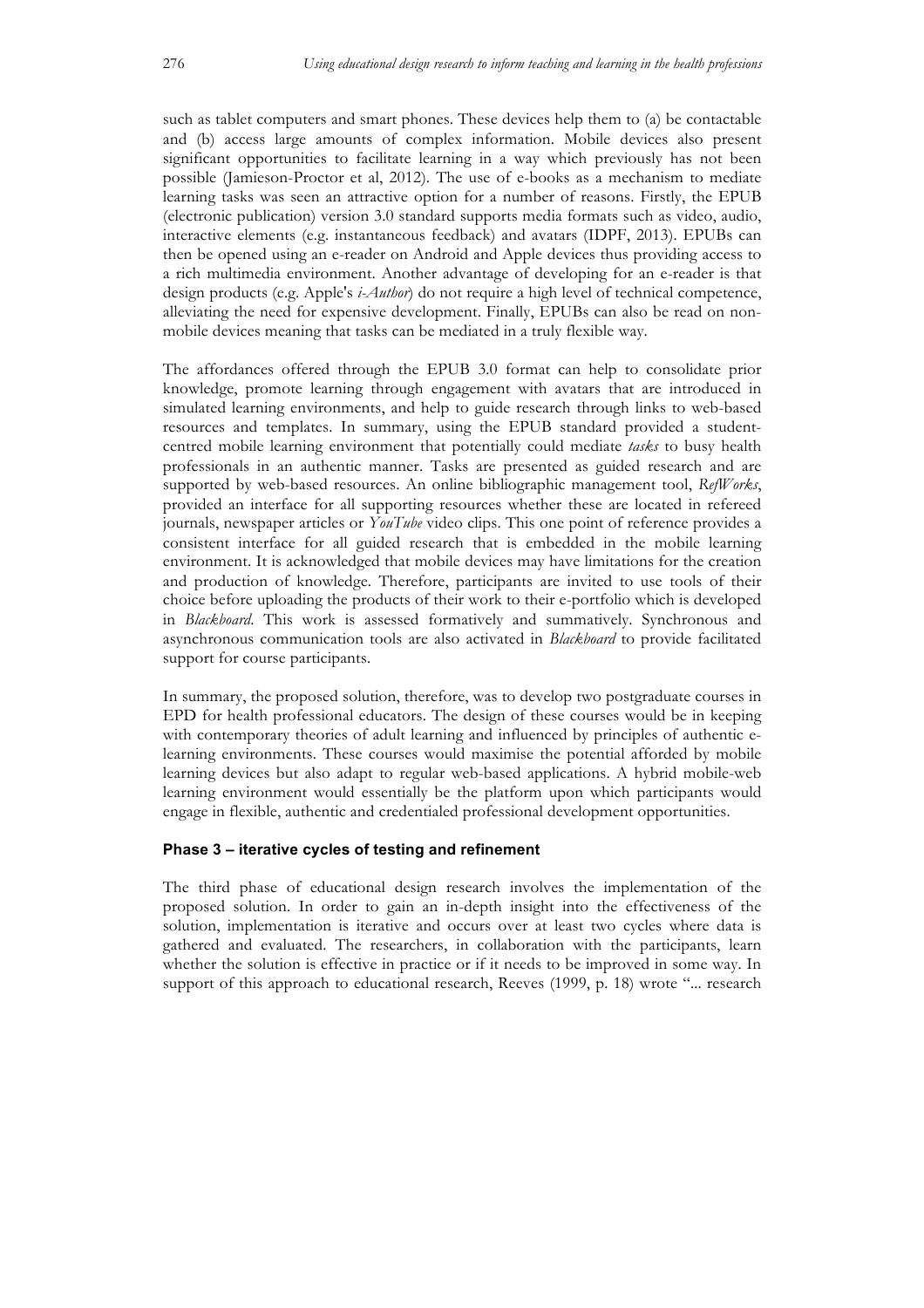and evaluation efforts should be primarily developmental in nature ... the purpose of such enquiry should be to improve, not to prove".

In educational design research, the researchers and participants in the study work closely together to interpret and make sense of the data to emerge during the implementations of the proposed solution. As participants interact with the solution in practice, its limitations and design constraints are identified and used by the researcher to refine and redesign subsequent solutions. Consequently both parties are instrumental in advancing the "pragmatic and theoretical aims" (Wang & Hannafin, 2005, p. 6) of the study. This often leads to a blurring of the lines between designers, practitioners, researchers and participants in educational design research (Wang & Hannafin, 2005). In the context of this study, the researchers were also the practitioners (co-facilitators for the courses) which meant that they were at the same time designers and participants. The students taking the course constituted the other participants.

There will be two primary iterations for this project, both of which will coincide with the implementation of the first two units of the Graduate Diploma of HPE; one in Semester 1, 2013 which is presently underway and the second in Semester 2, 2013. Prior to these iterations, a pilot was conducted which involved two peers testing the semester one unit for usability and educational coherency. Feedback resulted in minor modifications to the design of the e-portfolio and *RefWorks* environments.

Data will be gathered from the students participating in the courses in the form of a postunit questionnaire and a mid-semester focus group session (via the video-conferencing tools in the *Blackboard* learning management system). Students will also be invited to maintain a blog which they can share at the end of each unit. The types of questions they will be asked during these data collection sessions will focus on whether the design of the courses allowed for transferability of content across multiple health professional disciplines; whether it encouraged students to integrate new content with prior knowledge and experiences; if the activities and assessments were relevant, authentic and purposeful; if the resources mediated and supported higher order thinking; if the tools embedded in the design fostered collaboration and reflection, and the extent to which the hybrid mobile-web environment encouraged flexible access. The two co-facilitators for the courses, who as discussed are also the researchers, will also provide data in the form of self-reflective journals which will be kept for the duration of the two iterations of delivery.

The purpose of this data will be to test the design principles which constitute the proposed solution. Data analysis will be primarily an inductive process using a combination of Miles and Huberman's (1994) three step method of data reduction, data display and conclusion drawing, and Glaser and Strauss' (cited in Lincoln & Guba, 1985) constant comparative method. These methods will allow for thick description of the themes to emerge and, ultimately, conclusions to be drawn based on patterns that are evident in the themes.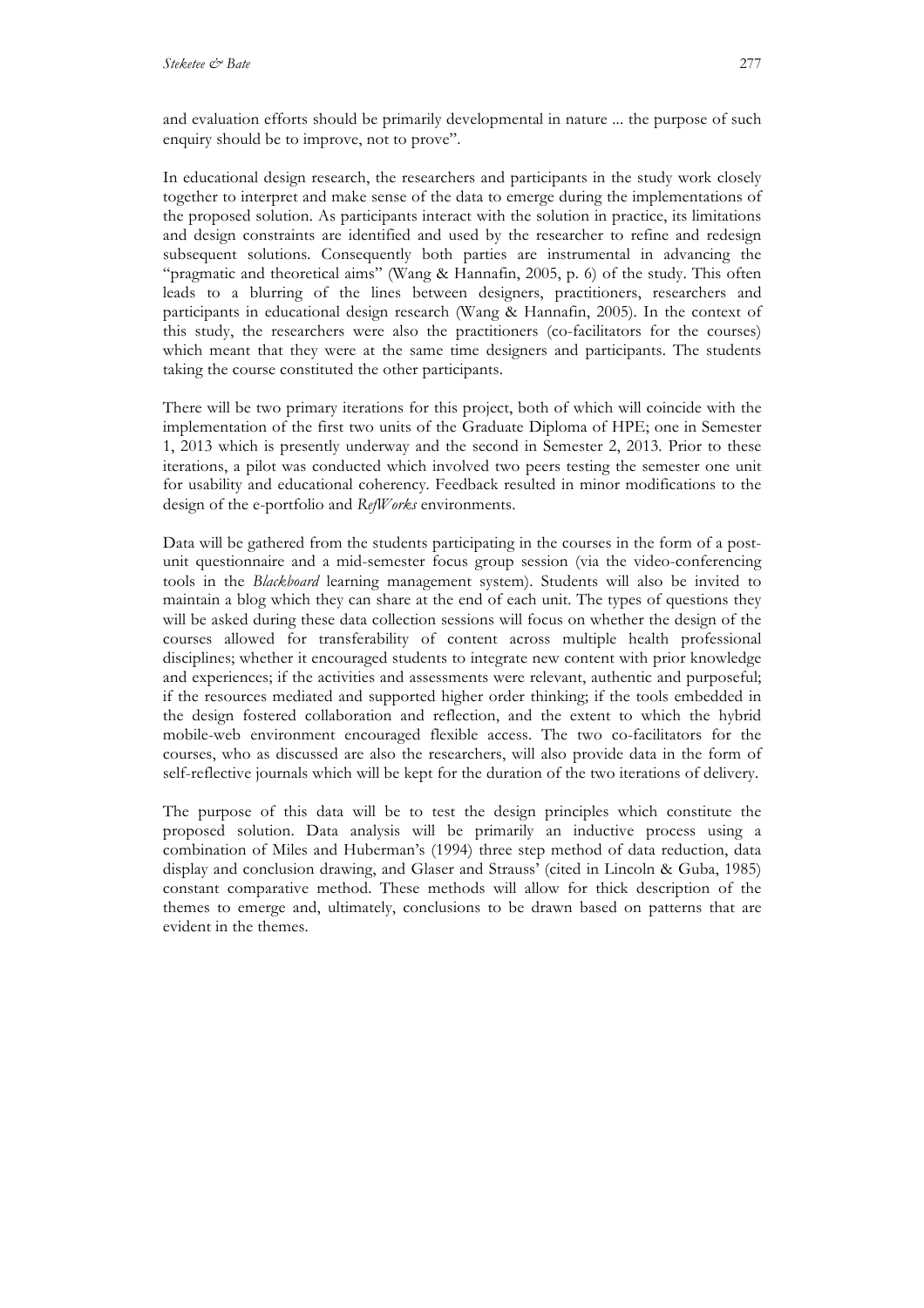#### **Phase 4 - Reflection**

Whilst the third phase of educational design research is focused on incremental refinement and improvement, Phase 4 involves explicitly confirming, and where necessary re-drafting, design principles to inform future implementation. Boud, Keogh and Walker (1995, p.19) described reflection as "a generic term for those intellectual and affective activities in which individuals engage to explore their experiences in order to lead to new understandings and appreciations". The researchers will draw upon Kolb and Fry's (1975) learning cycle, which provides a schema for integrating concrete experiences with observations and reflections to form and test new abstract concepts and generalisations.

In future educational design research iterations, re-calibrated design principles will be developed by embedding Kolb and Fry's (1975) learning cycle into the educational design research process. These re-calibrated design principles will also be disseminated and discussed with peers to help generate deeper insights and further improvement opportunities.

# **Discussion**

The Design-Based Research Collective argue that the success of educational design research should ultimately be determined by the extent to which it can improve educational practice and outcomes (2003). In the context of this study, this will be measured in terms of the extent to which the design of the two postgraduate courses promoted effective EPD for health professional educators. As the study is currently in progress, the jury is still out on this front.

However, the benefits of using this methodology, without having yet completed the study, are already evident to the researchers. The process of engaging in educational design research and, immersion in its literature base, was instrumental in focusing the aims of the study on teaching and learning outcomes. Early conversations between the researchers tended to focus on how mobile technologies might address the issue of flexible access to the courses, such that more health professionals could participate, but through the process of clarifying the problem via the educational design research process, it became abundantly apparent that flexibility as it pertained to access was only a small part of the problem; a problem of utility and convenience only. Had the researchers not engaged in this process, it is possible that the focus would have remained on the affordances associated with mobile devices as tools to simply broaden access to the courses. Whilst useful, this outcome would not have addressed the real issue of how to engage health professional educators in meaningful EPD.

The benefits of using educational design research as a process of design and exploration can have scientific, practical and societal outputs (Herrington et al., 2007). Scientific outputs relate to the design principles that are expected to emerge as a result of the process. Because these principles are generally couched in thick, rich description of the context, the procedures of implementation and the outcomes, they can be applied as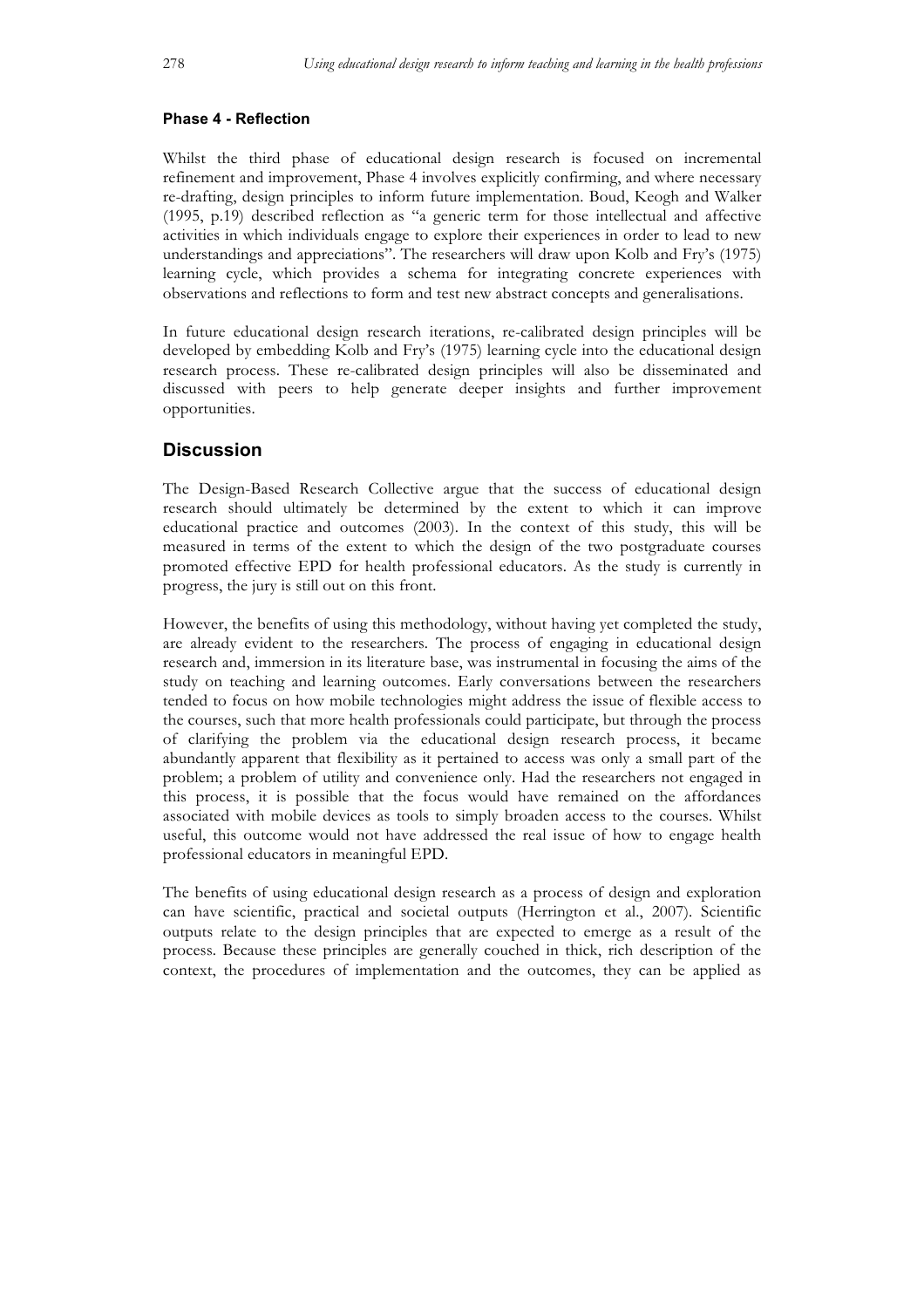solutions to other similar settings. Herrington et al. (2007, p.4095) believe that design principles "contain substantive and procedural knowledge with comprehensive and accurate portrayal of the procedures, results and context, such that readers may determine which insights may be relevant to their own specific settings". Although the present study has not yet run its course, the foundational principles of design in the hybrid mobile-web environment have already been applied to other postgraduate courses currently under development. For example, given similarities in the target audience and requirements of flexible learning, developers of a Graduate Certificate in Tele-health have applied the principles from the present study to their own course which will also be delivered via a hybrid mobile-web platform. The Graduate Certificate in Tele-health aims to provide a skills-based training course targeting practice managers and administration staff working in medical practices to learn how to provide support to general practitioners through telehealth services. It is hoped that educational design research will also guide the ongoing improvement of this course.

Another type of output is the actual tangible product which has been developed as a result of the research. In this instance, the product of design will be two postgraduate courses in health professional education. Due to the systematic and rigorous process followed in their development, it is anticipated that the benefits will be far reaching. They will provide hundreds, if not thousands of health professional educators with authentic and engaging opportunities to become effective teachers of future health professionals. The indirect outcome of these courses is better patient care which, in effect, is a type of societal output of educational research design.

Whilst the nine foundational design principles have been integral to the initial design solution, it is accepted that they may be added to or changed as a result of the iterations of implementation. Although they have evolved as a result of consultation and immersion in the literature it is not until they are tested in practice that they will be fully understood. The actual features of the setting will no doubt influence the outcome, allowing insight into whether a design will be successful and why (or why not, as the case may be). In this regard, educational design research has been an invaluable mechanism by which to explore a complex problem but at the same time contribute to theories of teaching and learning.

# **Conclusions**

Educating health professionals about best practices in teaching and learning is an important element in their overall development as professionals. Given that these individuals will be responsible for educating future generations of health professionals, it is necessary that they do so according to current thinking on how adults learn best. However, current approaches to EPD have been less than adequate, and there tends to be an assumption (particularly in clinical settings) that practitioners' experiences as learners translate readily into adequate teaching practices. This is not the case and a review of the literature has revealed that, unsupported, health professional educators can provide substandard learning experiences. Providing EPD to health professionals, however, is problematic given the complex and frequent demands on their expertise.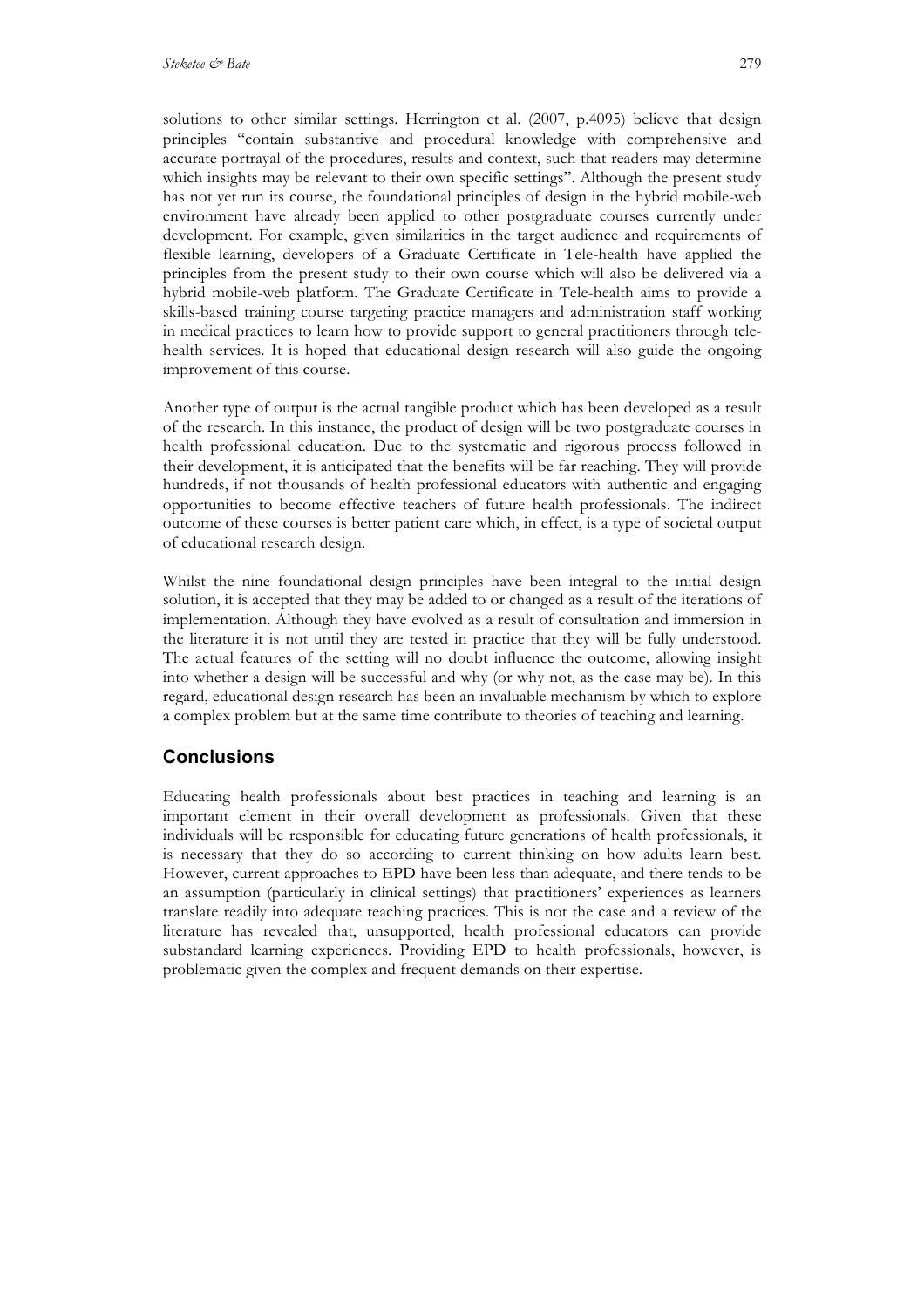In trying to address this issue, two courses have been developed that take into consideration the cultural and historical nuances of training health professionals who have a teaching role. Using educational design research methodology, a hybrid mobile-web learning environment has been developed according to sound principles of instructional design. In following stages of educational design research methodology, as proposed by Reeves (2006), cycles and products have been reviewed regularly. Educational design research has, therefore, provided a systematic framework in which to conceptualise, rethink and re-engineer the design of the hybrid mobile-web learning environment. The approach encouraged course designers to develop an integrated system of learning, one which acknowledged the educational affordances of new learning technologies and articulated a clear role and purpose for each of the technologies adopted. It is evident that the educational design research methodology has ensured that designers either stay true to identified design principles or rigorously defend modifications.

#### **References**

- Amiel, T. & Reeves, T. C. (2008). Design-based research and educational technology: Rethinking technology and the research agenda. *Educational Technology & Society*, 11(4), 29-40. http://www.ifets.info/journals/11\_4/3.pdf
- Barab, S. & Squire, K. (2004). Design-based research: Putting a stake in the ground. *Journal of the Learning Sciences,* 13(1), 1-14. http://dx.doi.org/10.1207/s15327809jls1301\_1
- Bate, F. & Steketee, C. (2010). Understanding the pedagogical world-view of clinical teachers in Australia: An evidence-based approach. Paper presented at the European Association for Practitioner Research on Improving Learning (EAPRIL) Conference, Lisbon, Portugal. http://researchonline.nd.edu.au/cgi/viewcontent.cgi?article=1046 &context=med\_conference
- Boud, D., Keogh, R. & Walker, D. (1995). Promoting reflection in learning: a model. In D. Boud, R. Keogh & D. Walker (Eds.), *Reflection: Turning experience into learning* (pp. 18- 40). London: Kogan Page Ltd.
- Herrington, J. (2006). Authentic e-learning in higher education: Design principles for authentic learning environments and tasks. *World Conference on E-Learning in Corporate, Government, Healthcare, and Higher Education 2006*, Chesapeake, VA, AACE. http://researchrepository.murdoch.edu.au/5247/1/Authentic\_e%2Dlearning(authors).pdf
- Herrington, J., McKenney, S., Reeves, T. & Oliver, R. (2007). Design-based research and doctoral students: Guidelines for preparing a dissertation proposal. In C. Montgomerie & J. Seale (Eds.), *Proceedings of World Conference on Educational Multimedia, Hypermedia and Telecommunications 2007* (pp. 4089-4097). Chesapeake, VA: AACE. http://researchrepository.murdoch.edu.au/6762/1/design\_based\_doctoral.pdf

IDPF (International Digital Publishing Forum) (2013). EPUB. http://idpf.org/epub

Jamieson-Proctor, R., Albion, P., Larkin, K., Redmond, P., Harris, J., Fasso, W., Sander , T. Yuginovich, T. & Maxwell, A. (2012). Learning at times and places chosen by the learner: Adapting to study with mobile digital devices. Paper presented at the Australian Computers in Education (ACEC) Conference. Perth, Western Australia. http://acec2012.acce.edu.au/sites/acec2012.acce.edu.au/files/proposal/83/DEHub\_ mLearning.pdf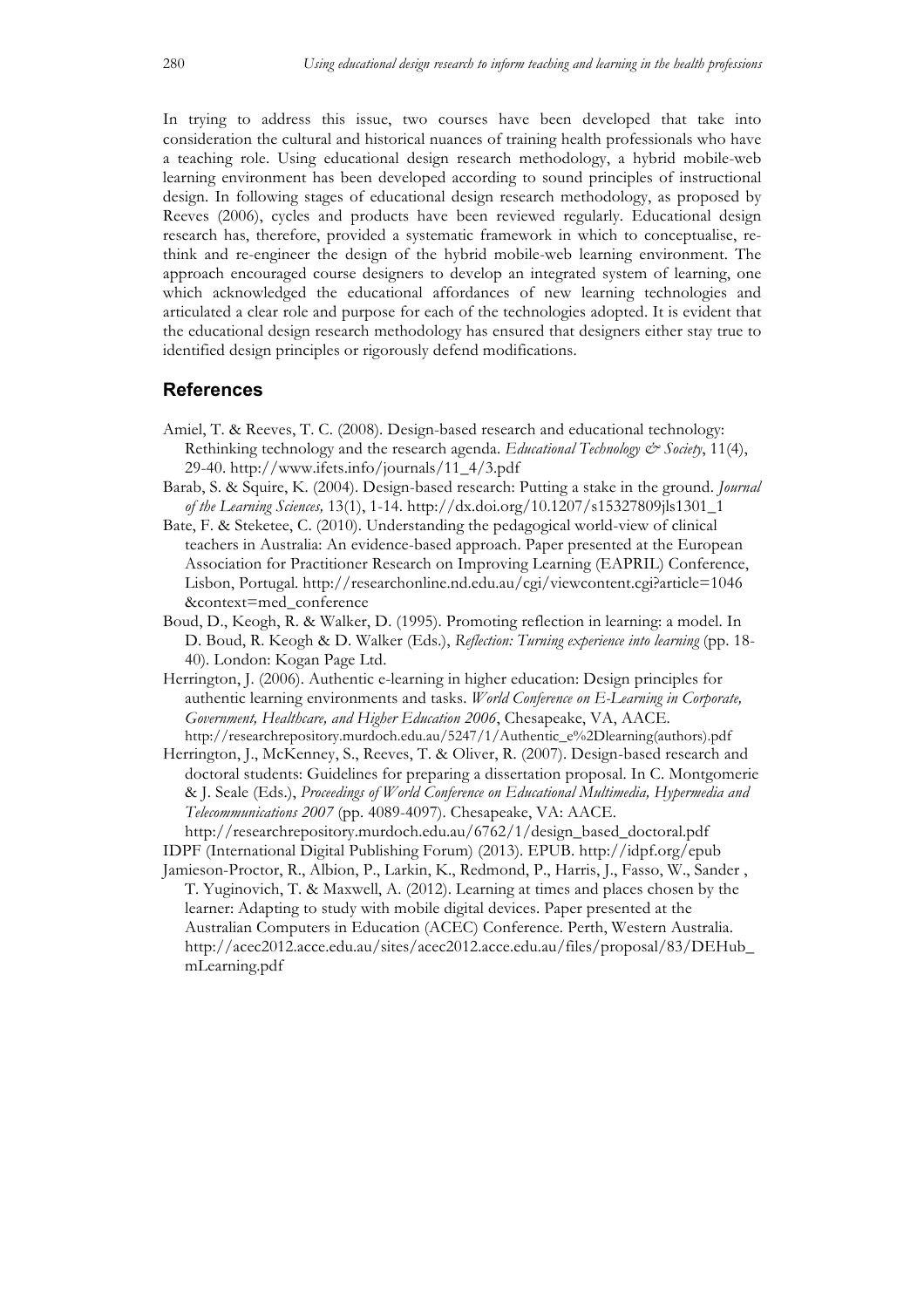- Knowles, M. (1990). *The adult learner: A neglected species* (4th ed.). Houston: Gulf Publishing.
- Kolb, D. A. & Fry, R. (1975). Towards an applied theory of experiential learning. In C. L. Cooper (Ed.), *Theories of group processes* (pp 33-58). London: John Wiley.
- Lincoln, Y. & Guba, E. (1985). *Naturalistic inquiry*. Thousand Oaks, CA: Sage.
- MacDougall, J. & Drummond, M. J. (2005). The development of medical teachers: An enquiry into the learning histories of 10 experienced medical teachers. *Medical Education,* 39(12), 1213-1220. http://dx.doi.org/10.1111/j.1365-2929.2005.02335.x
- Miles, M. B. & Huberman, A. M. (1984). *Qualitative data analysis: A sourcebook of new methods*. Thousand Oaks CA: Sage Publications.
- RefWorks (undated). http://www.refworks.com/
- Reeves, T. C. (1999). A research agenda for interactive learning in the new millennium. In P. Kommers & G. Richards (Eds.), *World Conference on Educational Multimedia, Hypermedia and Telecommunications 1999* (pp. 93-99). London: Routledge. http://www.aace.org/conf/edmedia/99/reeves.htm
- Reeves, T. C. (2006). Design research from a technology perspective. In J. van den Akker, K. Gravemeijer, S. McKenney & N. Nieveen (Eds.), *Educational design research* (pp. 52- 66). London: Routledge.
- Reeves, T. C., McKenney, S. & Herrington, J. (2011). Publishing and perishing: The critical importance of educational design research. *Australasian Journal of Educational Technology*, 27(1), 55-65. http://www.ascilite.org.au/ajet/ajet27/reeves.html
- The Design-Based Research Collective (2003). Design-based research: An emerging paradigm for educational inquiry. *Educational Researcher*, 32(1), 5-8. http://www.designbasedresearch.org/reppubs/DBRC2003.pdf
- Wang, F. & Hannafin, M. J. (2005). Design-based research and technology-enhanced learning environments. *Educational Technology Research and Development*, 53(4), 5-23. http://dx.doi.org/10.1007/BF02504682